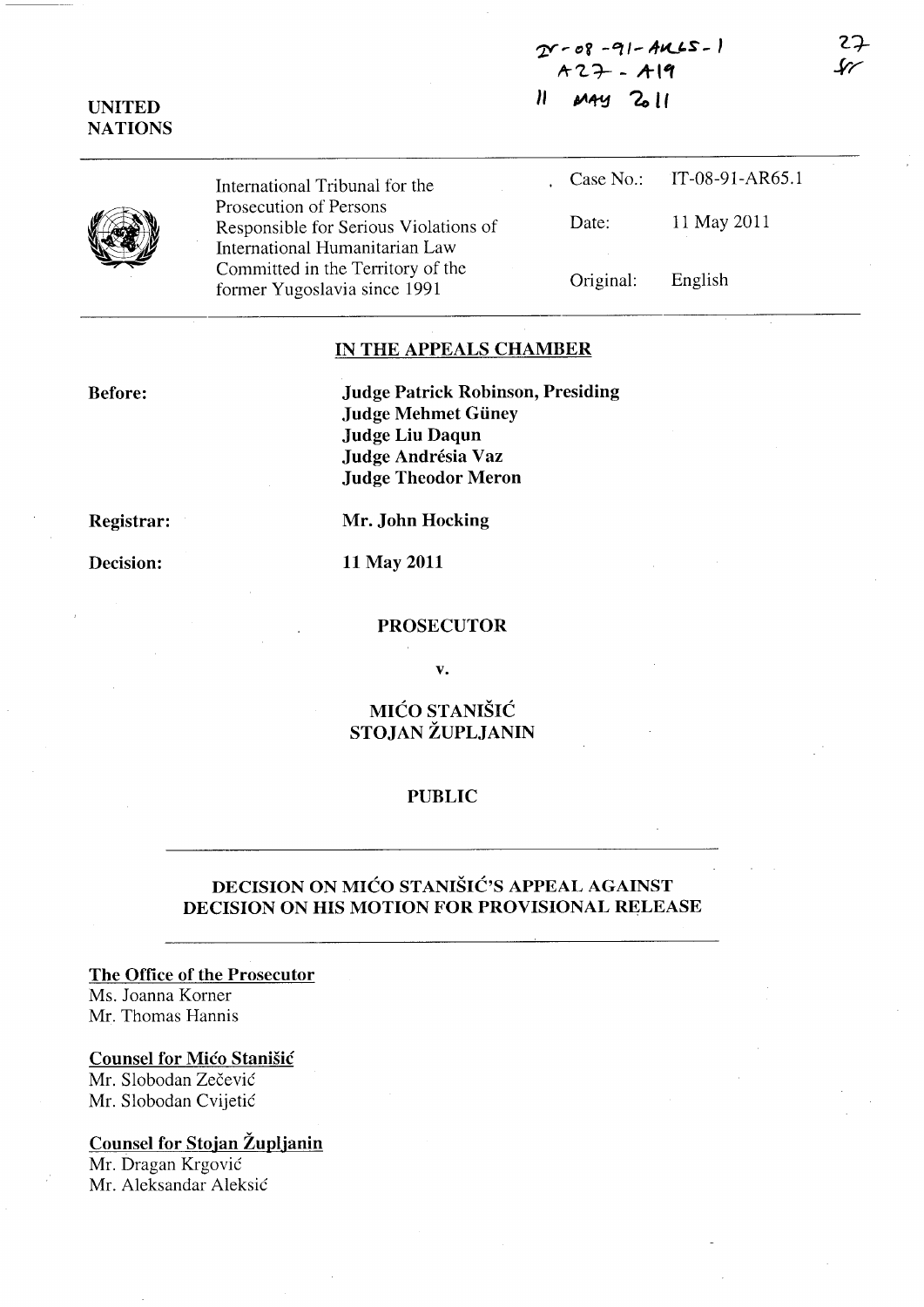**THE APPEALS CHAMBER** of the International Tribunal for the Prosecution of Persons Responsible for Serious Violations of International Humanitarian Law Committed in the Territory of the former Yugoslavia since 1991 ("Appeals Chamber" and "Tribunal", respectively),

**NOTING** the "Decision Denying Mico Stanišic's Request for Provisional Release During the Break after the Close of the Prosecution Case with Separate Declaration of Judge Guy Delvoie", issued by Trial Chamber II ("Trial Chamber") on 28 February 2011, which denied an application for provisional release made by Mico Stanisic ("Stanisic"); $\frac{1}{2}$ 

**BEING SEISED** of "Mr. Mico Stanišic's Appeal Against the Decision Denying Mico Stanišic's Request for Provisional Release During the Break after the Close of the Prosecution Case with Separate Declaration of Judge Guy Delvoie", filed by Stanišić on 28 February 2011 ("Appeal");

**NOTING** the "Prosecution's Response to Mico Stanišic's Appeal Against the Decision Denying Mico Stanišic's Request for Provisional Release During the Break after the Close of the Prosecution Case with Separate Declaration of Judge Guy Delvoie", filed by the Office of the Prosecutor ("Prosecution") on 2 March 2011;

**CONSIDERING** that Stanisic's request for provisional release was for the period from 1 February until 17 March 2011, during which he would assist his Defence team in the preparation of his Defence case during the adjournment between the Prosecution and Defence cases;<sup>2</sup>

**CONSIDERING** that the period of the requested release has expired and Stanisic's Defence case has commenced;

**CONSIDERING** therefore that the Appeal is moot because the relief requested can no longer be granted;

**PURSUANT** to Rule 65 of the Rules of Procedure and Evidence of the Tribunal,

26

<sup>&</sup>lt;sup>1</sup> Prosecutor v. Mićo Stanišić and Stojan Župljanin, Case No. IT-08-91-T, Decision Denying Mićo Stanišić's Request for Provisional Release During the Break After the Close of the Prosecution Case with Separate Declaration of Judge Guy Delvoie, 28 February 2011.

<sup>&</sup>lt;sup>2</sup> Prosecutor v. Mićo Stanišić and Stojan Župljanin, Case No. IT-08-91-T, Mr. Stanišić's Motion for Provisional Release During Upcoming Break in Trial Proceedings, 26 January 2011, paras 2, 9(g), 9(h). '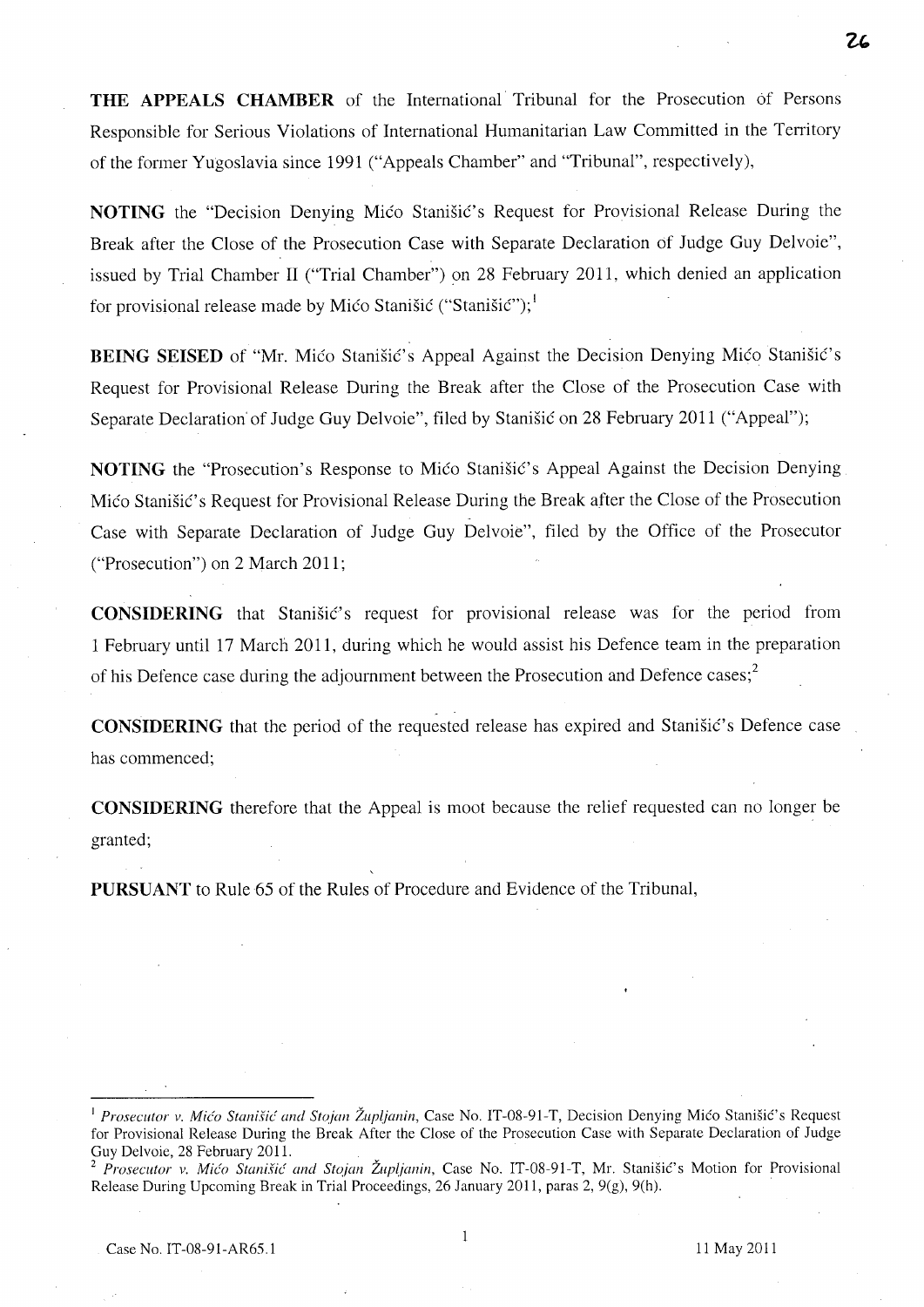## **HEREBY DISMISSES** the Appeal.

Done in English and French, the English text being authoritative.

Dated this eleventh day of May 2011 At The Hague The Netherlands

Judge Patrick Robinson Presiding

Judge Patrick Robinson appends a separate opinion.

## **[Seal of the Tribunal]**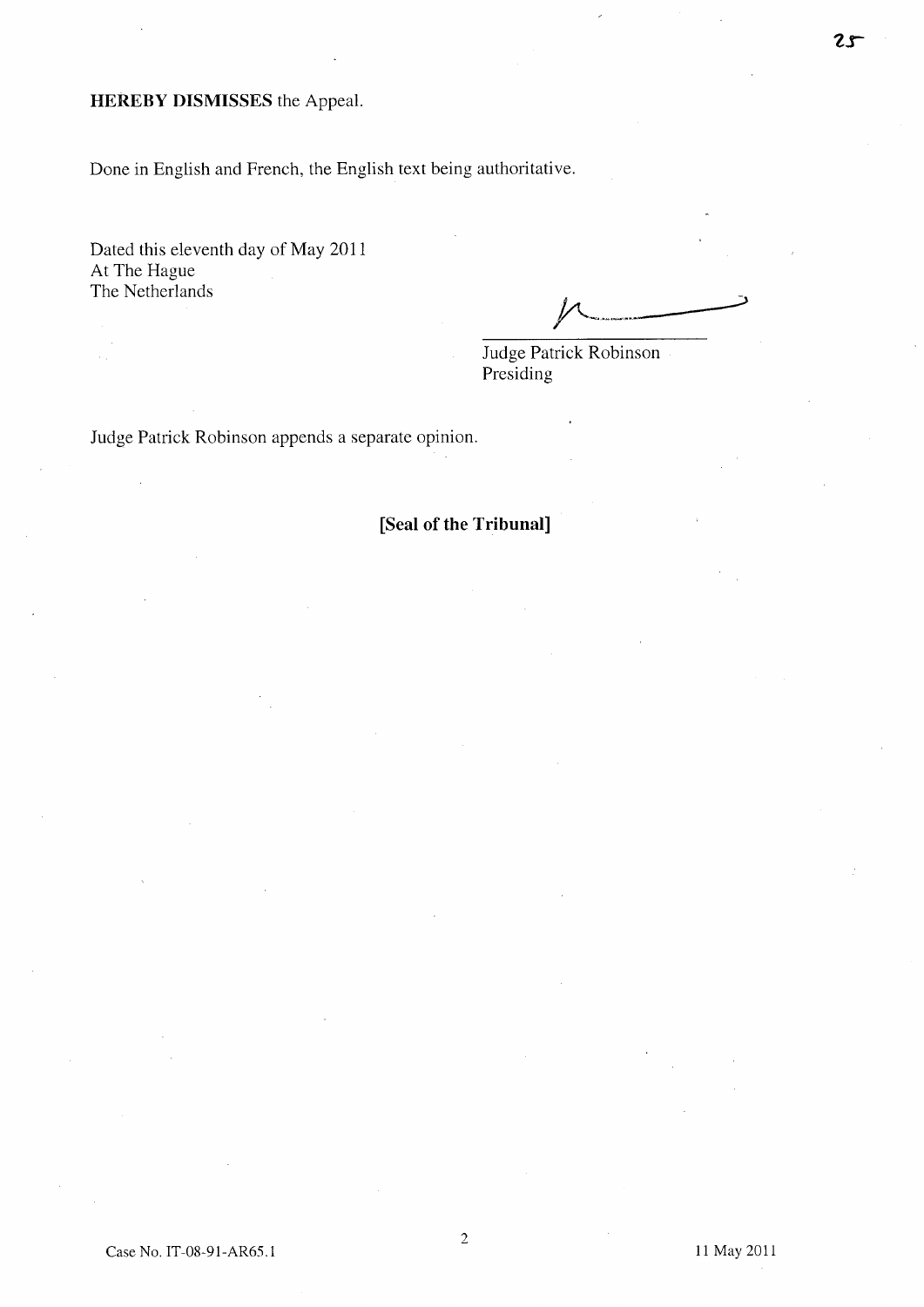#### **SEPARATE OPINION OF JUDGE PATRICK ROBINSON**

1. The Motion for Provisional Release was filed on 26 January 2011 requesting that the accused be released from 1 February to 17 March 2011 so that he could assist his Defence team in the preparation of the Defence case. This meant that the Trial Chamber only had five days to issue its decision before the provisional release, if granted in the terms requested, would commence. **In**  the result, the Trial Chamber's decision was rendered on 25 February 2011. Thus, at the time of the Trial Chamber's decision 25 days of the requested period of 46 days had already expired. Arguably, therefore, the request before the Trial Chamber was moot, or partially moot.

2. The appeal was filed promptly on 28 February, that day being the next working day after 25 February. At that time, 17 of the requested 46 days were left. The Appeal Chamber's decision is dated 11 May 2011, that is, some ten weeks after the appeal was filed. **In** the circumstances, as the Presiding Judge in the Appeal, I accept responsibility for the lateness of the decision and extend an apology to Mr. Stanisic.

3. While being constrained to agree that the appeal is now moot, I wish to say that, had that not been the case, for the reasons set out below, I would have granted the Appeal and remitted the case to the Trial Chamber.

4. Rule 65(B) of the Rules was adopted on 11 February 1994. **In** its original form, it provided:

Release may be ordered by a Trial Chamber only in exceptional circumstances, and only if it is satisfied that the accused will appear for trial and, if released, will not pose a danger to any victim, witness or other person.<sup>1</sup>

5. As is evident from the text of the Rule at that time, provisional release was an exception to the general rule of detention. Due to concerns, *inter alia,* about the Rule's conformity with international human rights standards which make clear that release should be the rule before a conviction, and not the exception, the "exceptional circumstances" language was removed from the text of the Rule in November 1999.<sup>2</sup>

6. On 21 April 2008, in response to an appeal by the Prosecution in the *Prlic et al.* case regarding the provisional release of the accused Milivoj Petkovic, the Appeals Chamber created an

 $\mathbf{1}$ 

<sup>&</sup>lt;sup>1</sup> IT/32. This Rule was amended on 30 January 1995 to provide that the host country will be given the opportunity to be heard on its position regarding the potential provisional release of an accused. IT/32/Rev. 3.

<sup>&</sup>lt;sup>2</sup> Prosecutor v. Krajišnik and Plavšić, Case No. IT-00-39 and 40-PT, Decision on Momčilo Krajišnik's Notice of Motion for Provisional Release, 8 October 2001, Dissenting Opinion of Judge Patrick Robinson ("Krajisnik Decision of 8 October 2001") paras 2, 16.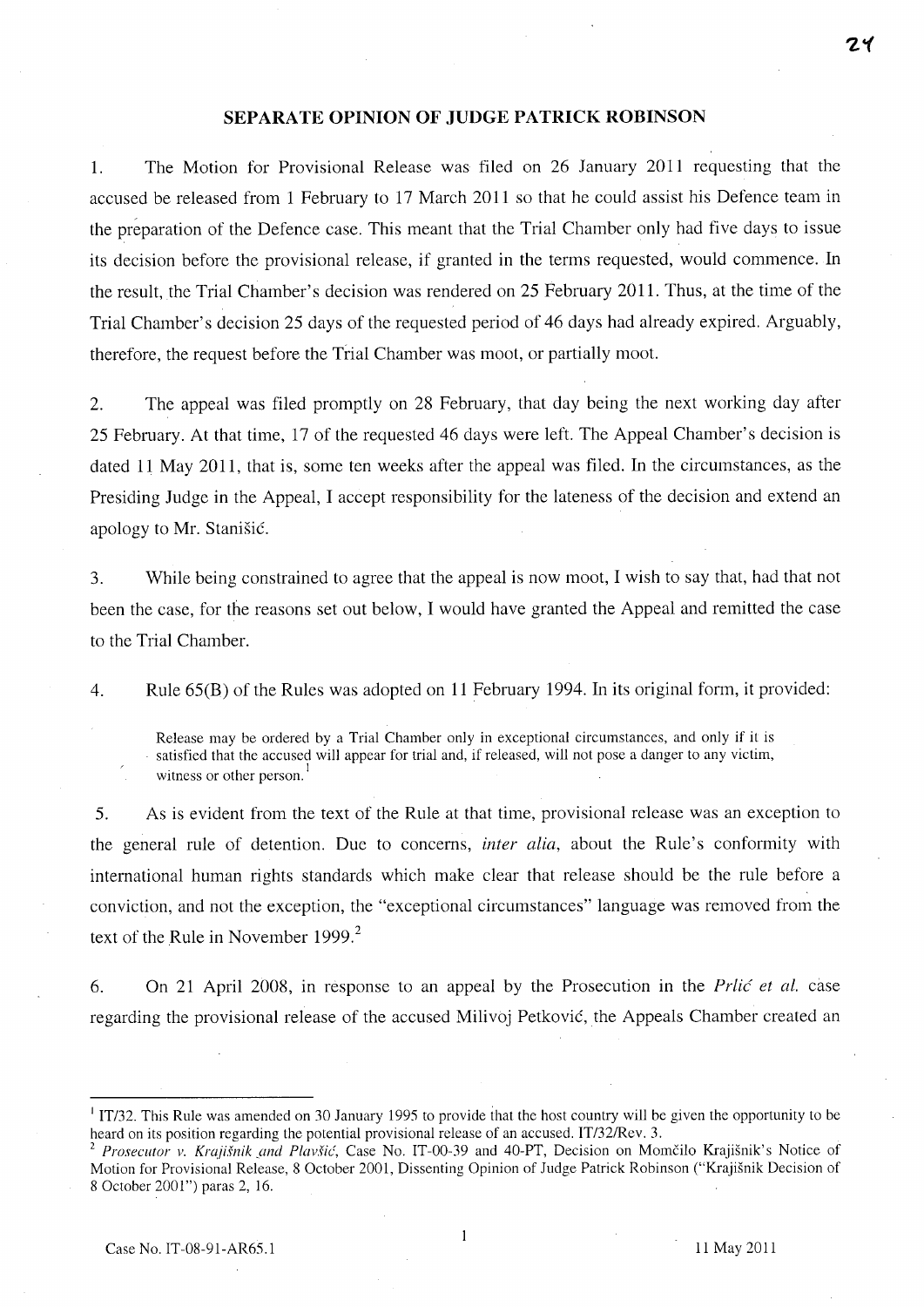additional requirement for provisional release applications made at a late stage of the trial proceedings. In this decision, the Appeals Chamber held:

the development of the Tribunal's jurisprudence implies that an application for provisional release brought at a late stage of proceedings, and in particular after the close of the Prosecution's case, will only be granted when serious and sufficiently compelling humanitarian reasons exist.<sup>3</sup>

7. After the 21 April 2008 Decision, Trial Chambers began explicitly requiring that accused show the existence of sufficiently compelling humanitarian circumstances to justify provisional release at an advanced stage of the proceedings, in particular after the close of the Prosecution case. 4 The lone exception occurred in the *Prlic et al.* case, on an appeal by the Prosecution regarding the provisional release of the accused Berislav Pusic, issued on 23 April 2008, which held . that "Rule 65(B) of the Rules does *not* mandate humanitarian justification for provisional release".5 Instead, it found that:

if the two requirements of Rule 6S(B) are met, the existence of humanitarian reasons warranting release can be a salient and relevant factor in assessing whether to exercise discretion to grant provisional release.<sup>6</sup>

All cases other than this decision, however, have followed the standard articulated in the 21 April 2008 decision.

8. The current understanding of Rule 65(B) of the Rules is that it confers upon the Trial Chamber a discretionary power to grant provisional release, if it is satisfied that (a) the accused will appear for trial at the end of his release and (b) will not pose a danger to any victim, witness, or other person while released.

9. According to the Tribunal's jurisprudence, a Chamber retains the discretionary power not to grant provisional release even if it is satisfied as to the fulfilment of the two conditions identified in Rule 65(B) of the Rules. But there has been at least one opposing view. In the dissenting opinion in

<sup>5</sup> Pušić Decision of 23 April 2008, para. 14 (emphasis added).

22

<sup>3</sup>*ProseclItor v. Prlic' et al.,* Case No. IT-04-74-AR65.7, Decision on "Prosecution's Appeal from *Decision relative a la*  demande de mise en liberté provisoire de l'Accusé Petković Dated 31 March 2008", 21 April 2008 *("Petković Decision* of21 ApriI200S"), para. 17.

<sup>&</sup>lt;sup>4</sup> See, e.g., Prosecutor v. Popović et al., Case No. IT-05-88-AR65.10, Decision on Radivoje Miletić's Appeal Against Decision on Miletic's Motion for Provisional Release, 19 November 2009, para. 7; *Prosecutor v. Cotovina et al.,* Case No. 1T-06-90-AR65.3, Decision on Ivan Cermak's Appeal Against Decision on his Motion for Provisional Release, 3 August 2009 (confidential); *Prosecutor v. Prlić et al.*, Case No. IT-04-74-AR65.11, Decision on Praljak's Appeal of the Trial Chamber's 2 December 200S Decision on Provisional Release, 17 December 200S, para. *IS; Prosecutor v. Prlic' et*  al., Case No. IT-04-74-T, Decision on Valentin Ćorić's Request for Provisional Release, 16 December 2008, para. 34; *Prosecutor v. Popovie' et al.,* Case Nos. IT-OS-88-AR6S.4, IT-OS-SS-AR65.S, and IT-OS-SS-AR6S.6, Decision on Consolidated Appeal Against Decision on Borovcanin's Motion for a Custodial Visit and Decisions on Gvero's and Miletic's Motions for Provisional Release During the Break in the Proceedings, 15 May 2008 ("Popovic Decision of 15 May 200S"), para. 24; *Prosecutor v. Prlic et al.,* Case No. 1T-04-74-AR6S.S, Decision on "Prosecution's Appeal from Décision relative à la demande de mise en liberté provisoire de l'Accusé Prlic Dated 7 April 2008", 25 April 2008, para. 16; *Prosecutor v. Perišić*, Case No. IT-04-81-T, Public Redacted Version of Decision on Mr. Perišić's Motion for Provisional Release During the Summer Recess, 15 July 2010, para. 16.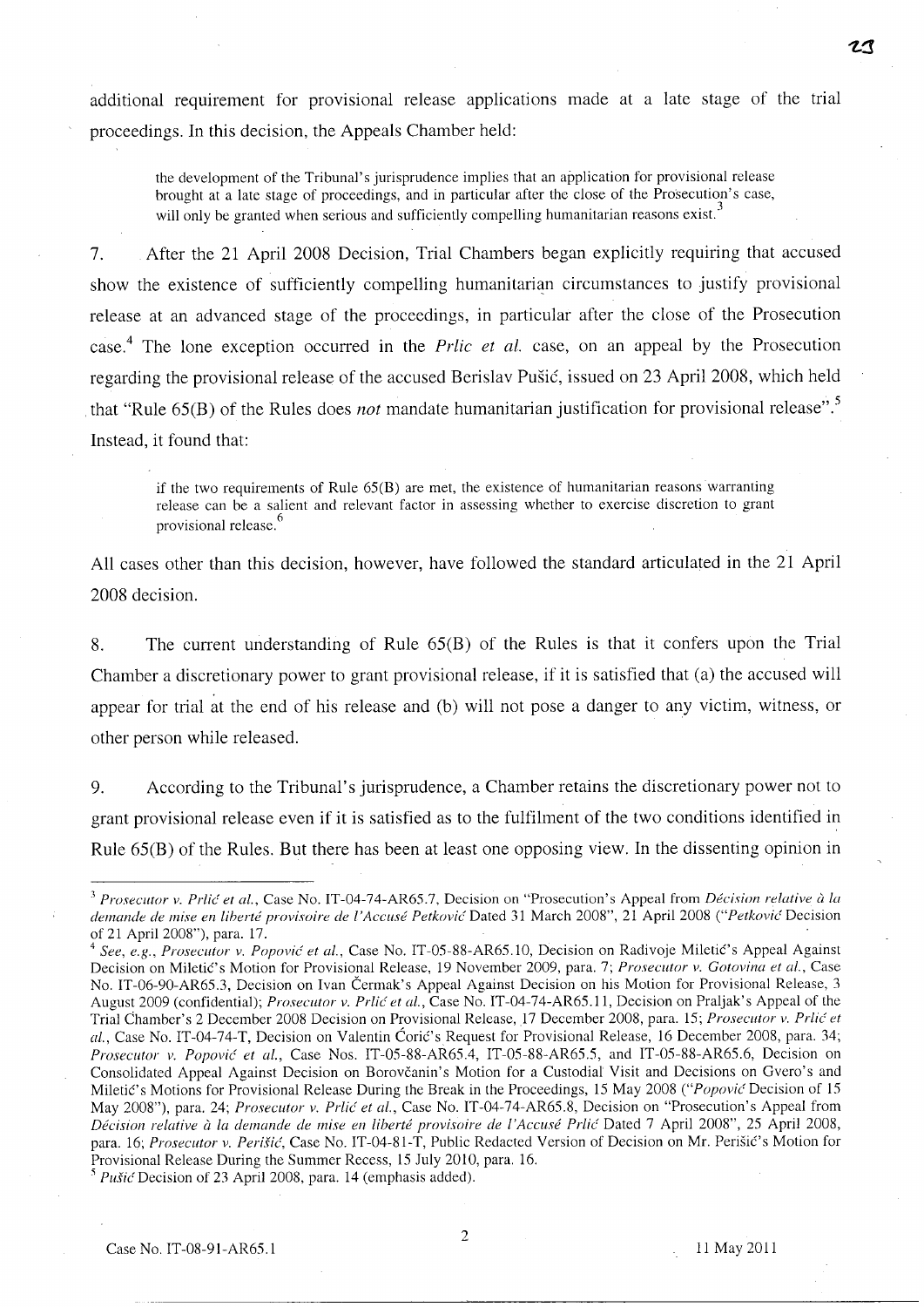*Prosecutor* v *Krajisnik et al.,* it was held that, if the two criteria in 65(B) of the Rules have been met and the Trial Chamber is so satisfied, it has an obligation to grant provisional release.<sup>7</sup> That view of Rule 65(B) of the Rules is explained by the doctrine known in some common law jurisdictions as a power coupled with a duty.<sup>8</sup> That is, when a statutory or regulatory provision identifies the  $condition(s)$  for the exercise of a discretion, and that condition(s) has been fulfilled, the decisionmaker, notwithstanding the use of the word "may", is required to exercise his or her discretion in favour of the beneficiary.

10. As discussed in *Justice v. Oxford (Bishop),* while the word "may" in its ordinary meaning retains a discretionary quality, there are circumstances where the action that "may" be taken becomes obligatory. It stated that:

Where a power is deposited with a public officer for the purpose of being used for the benefit of persons.(l) who are specifically pointed out, and (2) with regard to whom a definition is supplied by the legislature of the conditions upon which they are entitled to call for its exercise, that power ought to be exercised and the court will require it to be exercised. <sup>9</sup>

#### 11. **In** the same case, Lord Blackburn noted:

Enabling words are construed as compulsory whenever the object of the power is to effectuate a legal right: and if the object of the power is to enable the donee to effectuate a legal right, then it is the *duty* of the donee of the power to exercise the power when those who have the right call upon him to do so.<sup>10</sup>

12. It is not necessary to decide whether Rule 65(B) of the Rules vests the Chamber with a "power coupled with a duty". What is clear however is that the presumption of innocence, coupled with the requirement in Article 9(3) of the International Covenant on Civil and Political Rights ("ICCPR"), which are both principles that reflect rules of customary international law, are factors that must influence the interpretation of the Rule. Article 9(3) provides that:

Anyone arrested or detained on a criminal charge shall be brought promptly before a judge or other officer authorized by law to exercise judicial power and shall be entitled to trial within a reasonable time or to release. It shall not be the general rule that persons awaiting trial shall be detained in custody, but release may be subject to guarantees to appear for trial, at any other stage of the judicial proceedings, and, should occasion arise, for execution of the judgement.<sup>11</sup>

13. There may be circumstances in which, although the two criteria in the Rule have been fulfilled, it would not be in the interests of justice to grant provisional release. An example would be a situation in which the Trial Chamber has information that the accused intends to destroy

 $6$  *Ibid.* 

<sup>&</sup>lt;sup>7</sup> Krajišnik Decision of 8 October 2001

<sup>8</sup>*See Karemera et al. v. Prosecutor,* Case No. ICTR-98-44-AR91.2, Decision on Joseph Nzirorera's and the Prosecutor's Appeals of Decision Not to Prosecute Witness BTH for False Testimony, 16 February 2010, Dissenting Opinion of Judge Patrick Robinson, paras 15-18(confidential). .

*Julius v. Oxford (Bishop),* 5 App. Cas. 214, 1880.

<sup>&</sup>lt;sup>10</sup> Cited in John S. James, *Stroud's Judicial Dictionary of Words and Phrases* (5<sup>th</sup> edition, Volume 3), 1567, 1568.

<sup>11</sup> UN General Assembly, ICCPR, 16 December 1966, United Nations Treaty Series, vol. 999.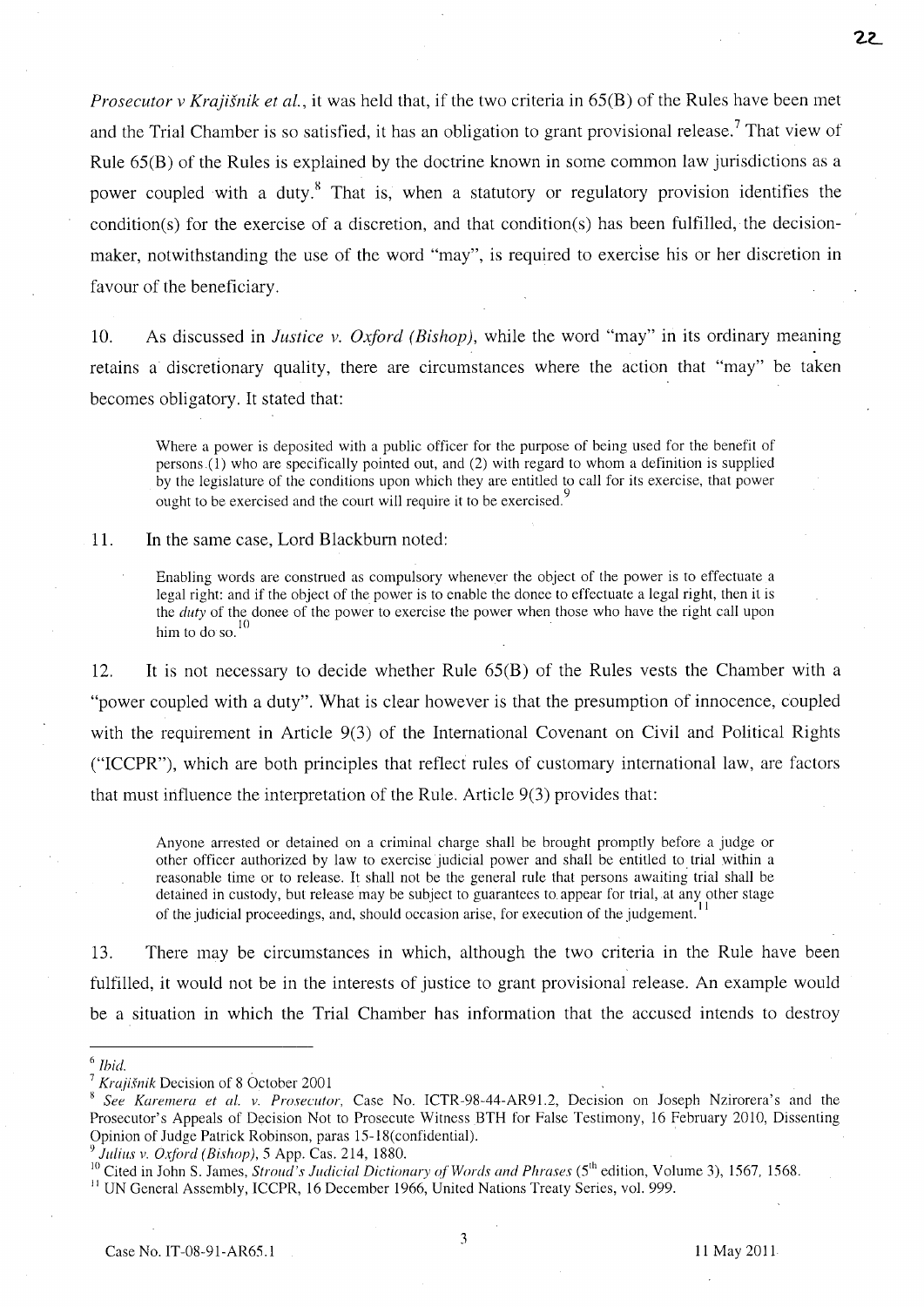important documentary evidence relevant to the trial proceedings. In that case, even if a Trial Chamber is satisfied that the accused, if released, will appear for trial and will not pose a threat to victims and witnesses, it would be in the interests of the proper administration of justice to refuse an application for provisional release. In light of the history of the Rule, the elimination of the requirement of exceptional circumstances in 1999, the int1uence of the presumption of innocence, and the principle enunciated in the ICCPR that detention must not be the general rule, it is clear that, once the two criteria have been met, the discretionary power to nonetheless refuse an application for provisional release should only be exercised in exceptional cases where there is a strong and compelling basis for the refusal. A discretionary power must be exercised lawfully, not arbitrarily. The accused enjoys the benefit of the presumption of innocence throughout the entire proceedings, no less so at the later than at the earlier stage of the trial.

14. It is appropriate to examine the precise wording of the 21 April 2008 decision. The Appeal Chamber held:

the perception that persons accused of international crimes are released, for a prolonged period of time, after a decision that a reasonable trier of fact could make a finding beyond any reasonable doubt that the accused is guilty (this being the meaning of a decision dismissing a Rule 98bis motion), could have a prejudicial effect on victims and witnesses.<sup>12</sup>

15. The reasoning in that statement indicates that the motivating factor for that decision is the dismissal of a motion for acquittal under Rule 98 *bis* of the Rules. However, it is settled that the standard of proof to be met by the Prosecution so that the accused is called upon to present his Defence case is low: the Prosecution need only present evidence on the basis of which a reasonable trier of fact could, not must, convict. In fact, an accused may yet be acquitted following the dismissal of a motion for acquittal under Rule 98 *bis* of the Rules, and this may happen even if the Defence rests its case and calls no evidence whatsoever; that is so because the standard of proof for conviction is proof beyond reasonable doubt, whereas the standard of proof for the Defence to be called upon to present its case is much lower. The position in law is that the dismissal of a motion for acquittal under Rule 98 *bis* of the Rules does not place the accused any nearer to a conviction than to an acquittal.

16. The decision of 21 April 2008 is problematic in its assessment of the significance of a dismissal of a 98 *bis* motion. The decision attaches too much weight to a dismissal of a Rule 98 *bis*  motion, especially in circumstances where the two requirements of Rule 65(B) of the Rules have been satisfied. Rule 98 *bis* of the Rules, as it originated in common law jurisdictions, was designed

*'t.1* 

<sup>&</sup>lt;sup>12</sup> Petković Decision of 21 April 2008, para. 17.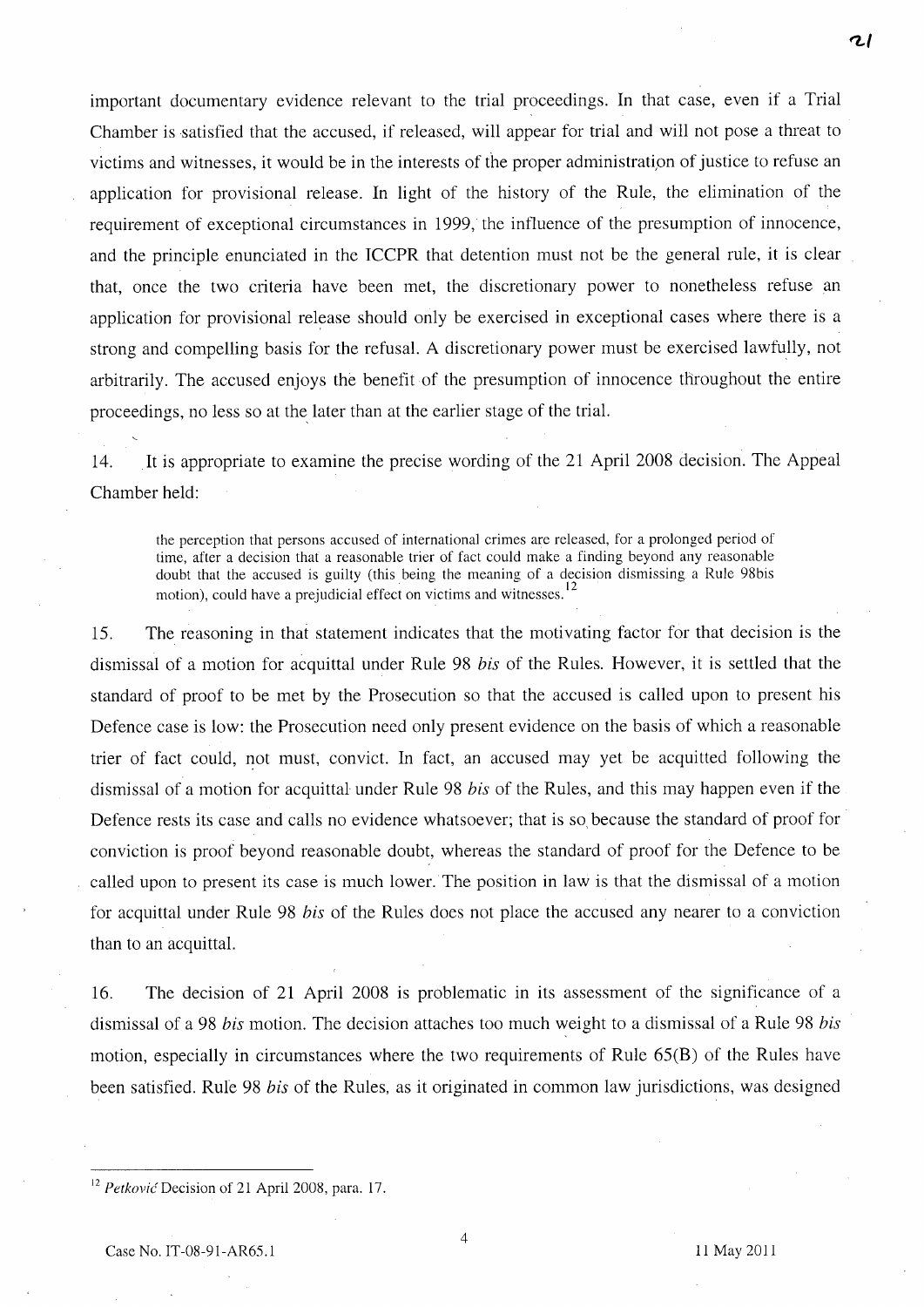to prevent juries consisting of laypersons from "bring[ing] in an unjust conviction".<sup>13</sup> However, at the Tribunal, there is no jury; there is instead a Chamber of three professional trial Judges perfectly capable of sifting through evidence to determine what items could lawfully sustain a conviction and what items could not. Against that background, the Rule has far less significance at the Tribunal than it does in common law jurisdictions from which it is derived. That historical perspective is an additional reason why the dismissal of a Rule 98 *his* motion should not be overvalued by drawing from it conclusions adverse to the accused. Significantly, the Rules and Procedure and Evidence of the International Criminal Court ("ICC") do not provide for a procedure equivalent to Rule 98 *his*  of the Rules.

17. It may also be observed that a Trial Chamber which has evidence that the release of an accused could have a "prejudicial effect on victims and witnesses", as outlined in paragraph 17 of the 21 April 2008 decision, would be properly exercising its discretion under Rule 65(B) of the Rules if it refused an application for provisional release made at any stage of the trial on that ground, because such a refusal would be covered by the second limb of the Rule. Indeed, it would be an improper exercise of the discretionary power to grant provisional release in those circumstances.

18. The effect of the requirement that provisional release will only be granted at a late stage of the proceedings when "serious and sufficiently compelling humanitarian circumstances exist" is to effectively take the Tribunal back to the pre-1999 situation where provisional release was only granted in exceptional circumstances. There is no warrant for such a step, particularly where the Trial Chamber is satisfied that, if released, the accused will turn up for trial and not pose a threat to victims and witnesses.

19. Another comment on the criterion of "serious and sufficiently compelling humanitarian reasons" is its substantial closeness to the. third criterion of Rule 65(1) of the Rules for granting provisional release to convicted persons whose appeals are pending; this provision, in addition to the other two criteria, requires "special circumstances" to exist that warrant such a release. While it is appropriate to insist on that requirement for convicted persons, it would not be proper to have the same requirement in relation to an accused person. That is so because, while a convicted person no longer enjoys the benefit of the presumption of innocence, an accused person does. Although the formulation "serious and sufficiently compelling humanitarian reasons" is different in wording from , the formulation "special circumstances", it would seem that their effect or meaning is very much

2o

<sup>&</sup>lt;sup>13</sup> Prosecutor v. Slobodan Milošević, Case No. IT-02-54-T, Decision on Motion for Judgement on Acquittal ("Acquittal Decision"), 16 June 2004, Separate Opinion of Judge Patrick Robinson, para. 10. Cf. para. 11 of Acquittal Decision where the Trial Chamber refers to *R v. Galbraith*, 73 Cr. App. R. 124 (1981), at p.127 (per Lord Lane, C.J.).